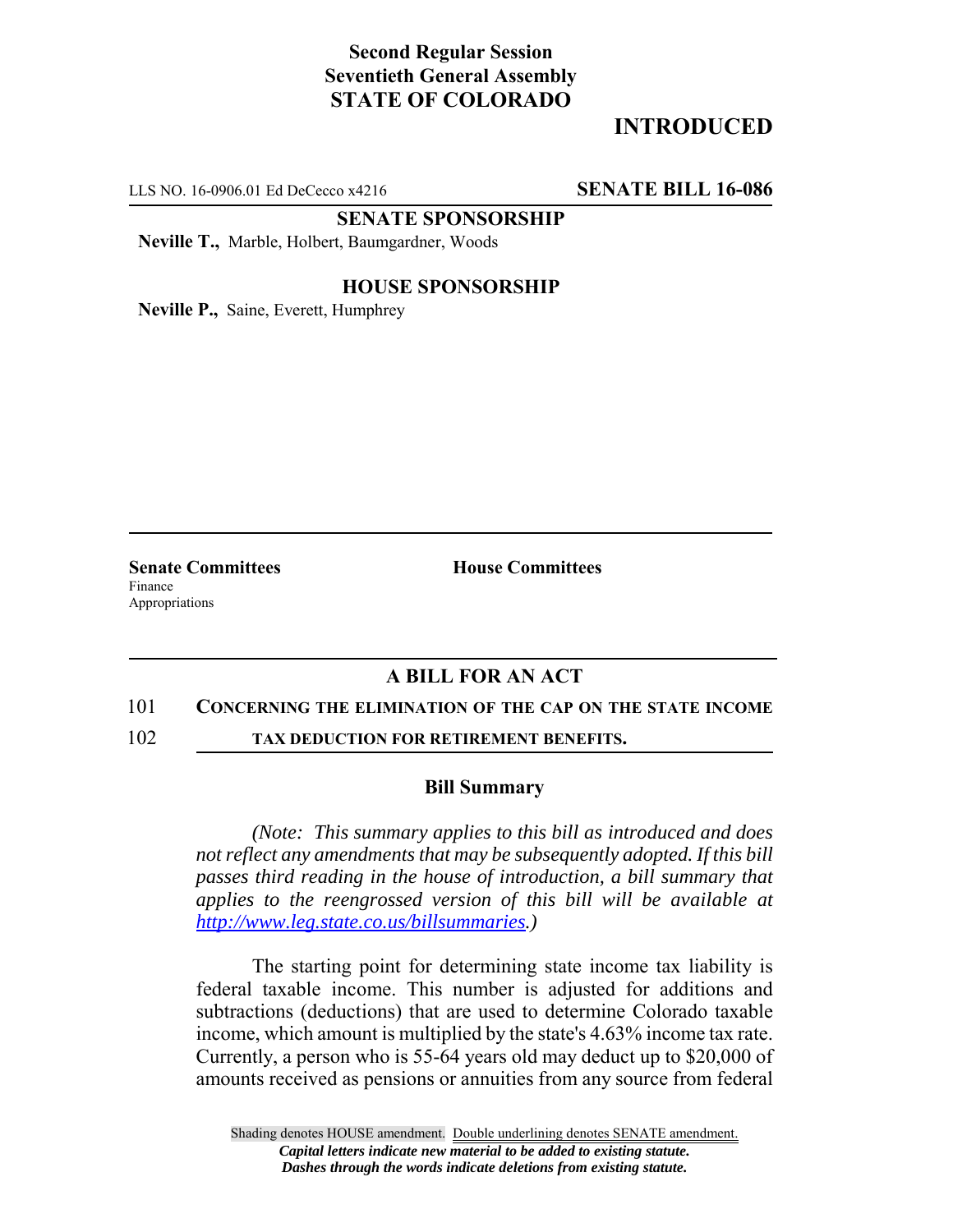taxable income, and a person who is 65 years old or older may deduct up to \$24,000.

The bill eliminates these limits and allows a person to claim a state income tax deduction for the entire amount of his or her pension or annuity payments.

*Be it enacted by the General Assembly of the State of Colorado:*

 **SECTION 1.** In Colorado Revised Statutes, 39-22-104, **amend**  $3 \qquad (4)$  (f) (III) as follows:

 **39-22-104. Income tax imposed on individuals, estates, and trusts - single rate - definitions - repeal.** (4) There shall be subtracted from federal taxable income:

 (f) (III) For income tax years commencing on or after January 1, 8 1989, BUT PRIOR TO JANUARY 1, 2017, amounts subtracted under this paragraph (f) shall not exceed twenty thousand dollars per tax year; except that, for income tax years, commencing on or after January 1, 2000, BUT PRIOR TO JANUARY 1, 2017, amounts subtracted under subparagraph (I) of this paragraph (f) shall not exceed twenty-four thousand dollars per tax year for any individual who is sixty-five years of age or older at the close of the taxable year. For the purpose of determining the exclusion allowed by this paragraph (f), in the case of a 16 joint return, social security benefits included in federal taxable income 17 shall be apportioned in a ratio of the gross social security benefits of each taxpayer to the total gross social security benefits of both taxpayers. For 19 the purposes of this paragraph  $(f)$ , "pensions and OR annuities" means retirement benefits that are periodic payments attributable to personal services performed by an individual prior to his or her retirement from employment and that arise from an employer-employee relationship, from service in the uniformed services of the United States, or from